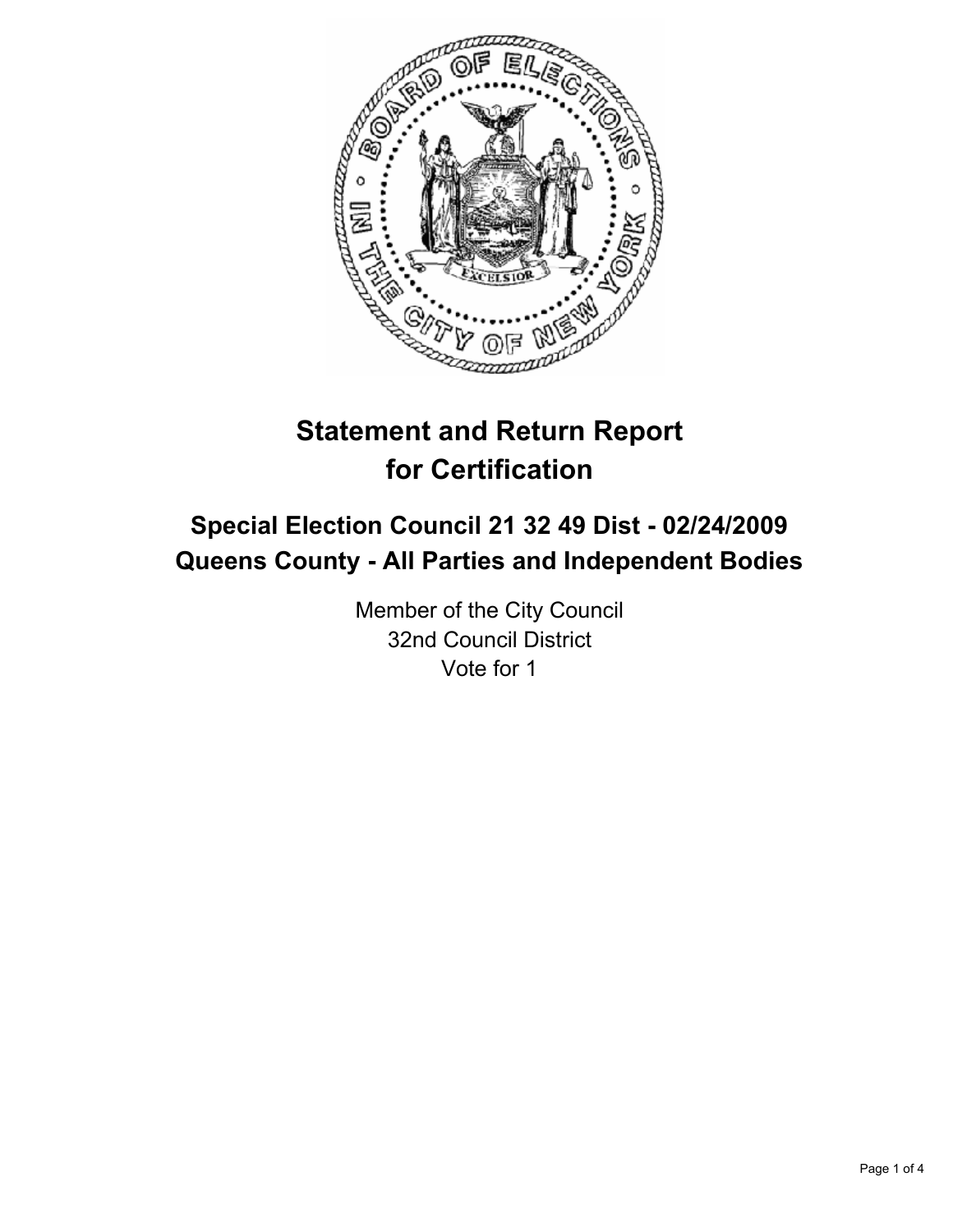

## **Assembly District 23**

| <b>PUBLIC COUNTER</b>                | 6,868 |
|--------------------------------------|-------|
| <b>EMERGENCY</b>                     | 0     |
| <b>ABSENTEE/MILITARY</b>             | 297   |
| <b>AFFIDAVIT</b>                     | 32    |
| <b>Total Ballots</b>                 | 7,197 |
| MIKE RICATTO (VOICE OF THE PEOPLE)   | 564   |
| ERIC A ULRICH (PEOPLE FIRST)         | 3,162 |
| GERALDINE M CHAPEY (COMMUNITY FIRST) | 787   |
| LEW M. SIMON (GOOD GOVERNMENT)       | 2,421 |
| DIRESTO (WRITE-IN)                   | 14    |
| FRANK GALLUSCIO (WRITE-IN)           | 7     |
| <b>GLENN DIRESTO (WRITE-IN)</b>      | 182   |
| <b>GUY DIRESTO (WRITE-IN)</b>        | 1     |
| JAMES DIRESTO (WRITE-IN)             |       |
| JOANN ARIOLA (WRITE-IN)              |       |
| MIKE DIRESTO (WRITE-IN)              |       |
| SAM DIBEINARDO (WRITE-IN)            |       |
| <b>Total Votes</b>                   | 7,142 |
| Unrecorded                           | 55    |

## **Assembly District 25**

| PUBLIC COUNTER                              | 41 |
|---------------------------------------------|----|
| <b>EMERGENCY</b>                            |    |
| ABSENTEE/MILITARY                           |    |
| AFFIDAVIT                                   |    |
| <b>Total Ballots</b>                        | 44 |
| MIKE RICATTO (VOICE OF THE PEOPLE)          | 13 |
| ERIC A ULRICH (PEOPLE FIRST)                | 15 |
| <b>GERALDINE M CHAPEY (COMMUNITY FIRST)</b> | 5  |
| LEW M. SIMON (GOOD GOVERNMENT)              |    |
| <b>Total Votes</b>                          | 44 |
|                                             |    |

#### **Assembly District 31**

| <b>PUBLIC COUNTER</b>                       | 132 |
|---------------------------------------------|-----|
| <b>EMERGENCY</b>                            |     |
| ABSENTEE/MILITARY                           | 10  |
| AFFIDAVIT                                   |     |
| <b>Total Ballots</b>                        | 143 |
| MIKE RICATTO (VOICE OF THE PEOPLE)          | 26  |
| ERIC A ULRICH (PEOPLE FIRST)                | 66  |
| <b>GERALDINE M CHAPEY (COMMUNITY FIRST)</b> | 20  |
| LEW M. SIMON (GOOD GOVERNMENT)              | 28  |
| <b>GLENN DIRESTO (WRITE-IN)</b>             |     |
| <b>Total Votes</b>                          | 141 |
| Unrecorded                                  | 2   |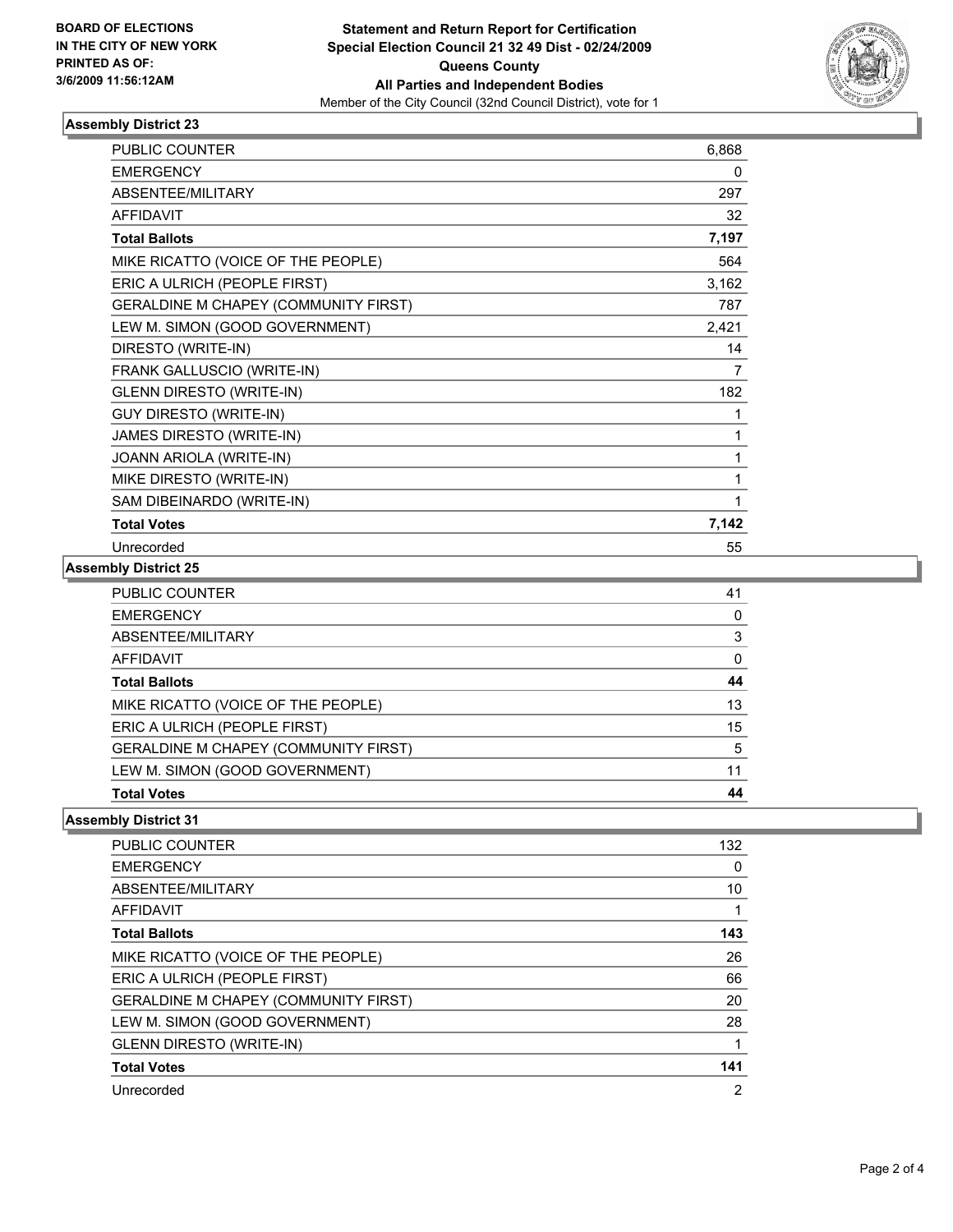

## **Assembly District 38**

| PUBLIC COUNTER                       | 621 |
|--------------------------------------|-----|
| <b>EMERGENCY</b>                     | 0   |
| ABSENTEE/MILITARY                    | 22  |
| AFFIDAVIT                            | 3   |
| <b>Total Ballots</b>                 | 646 |
| MIKE RICATTO (VOICE OF THE PEOPLE)   | 126 |
| ERIC A ULRICH (PEOPLE FIRST)         | 306 |
| GERALDINE M CHAPEY (COMMUNITY FIRST) | 108 |
| LEW M. SIMON (GOOD GOVERNMENT)       | 95  |
| FRANK GALLUSCIO (WRITE-IN)           | 5   |
| <b>Total Votes</b>                   | 640 |
| Unrecorded                           | 6   |